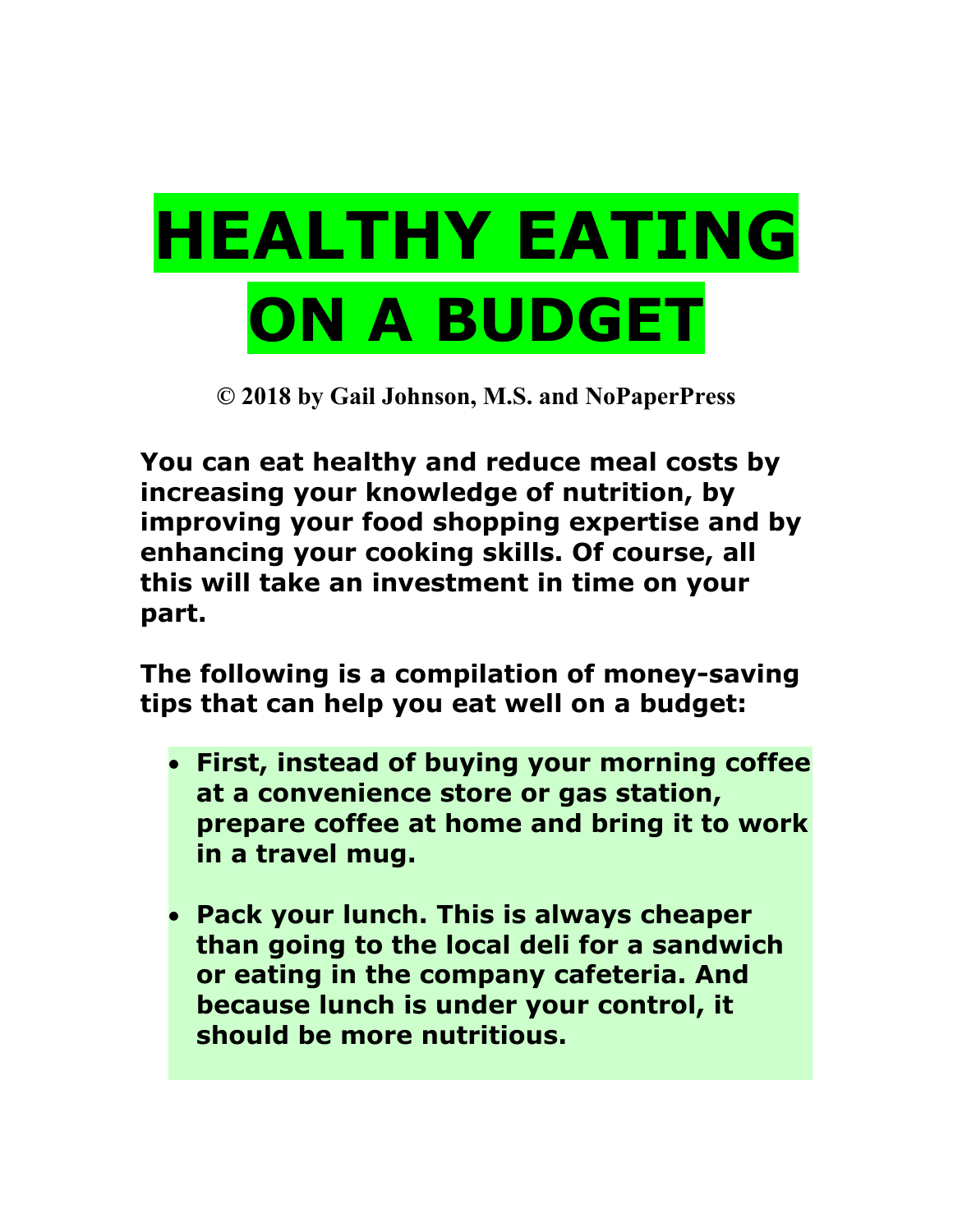- **Minimize dinning out. Home-cooked meals are clearly a lot less expensive than eating out.**
- **Current Dietary Guidelines for Americans seem to be budget-independent, often recommending healthy but exotic foods like steel-cut oats and imported olive oil. Sure many healthy foods often cost more – but they don't have to. Lots of inexpensive nutrient-rich foods can be found in your local supermarket. Most are foods that you've always know, that taste good, are nutritious – and inexpensive.**
- **For instance, rather than fresh salad greens, try some cheaper but equally healthy alternatives such as cabbage, carrots, escarole and potatoes. (Yes, potatoes are in fact very nutritious, lowcalorie, high in fiber, and are low-cost.) The nutrients-per-cost of beans, eggs, milk, canned tuna and some soups are hard to beat.**
- **To eat healthy you not only have to know something about nutrition but you also have to know how to cook. So spend the time to acquire the cooking skills you need to prepare delicious, healthy, low-cost meals.**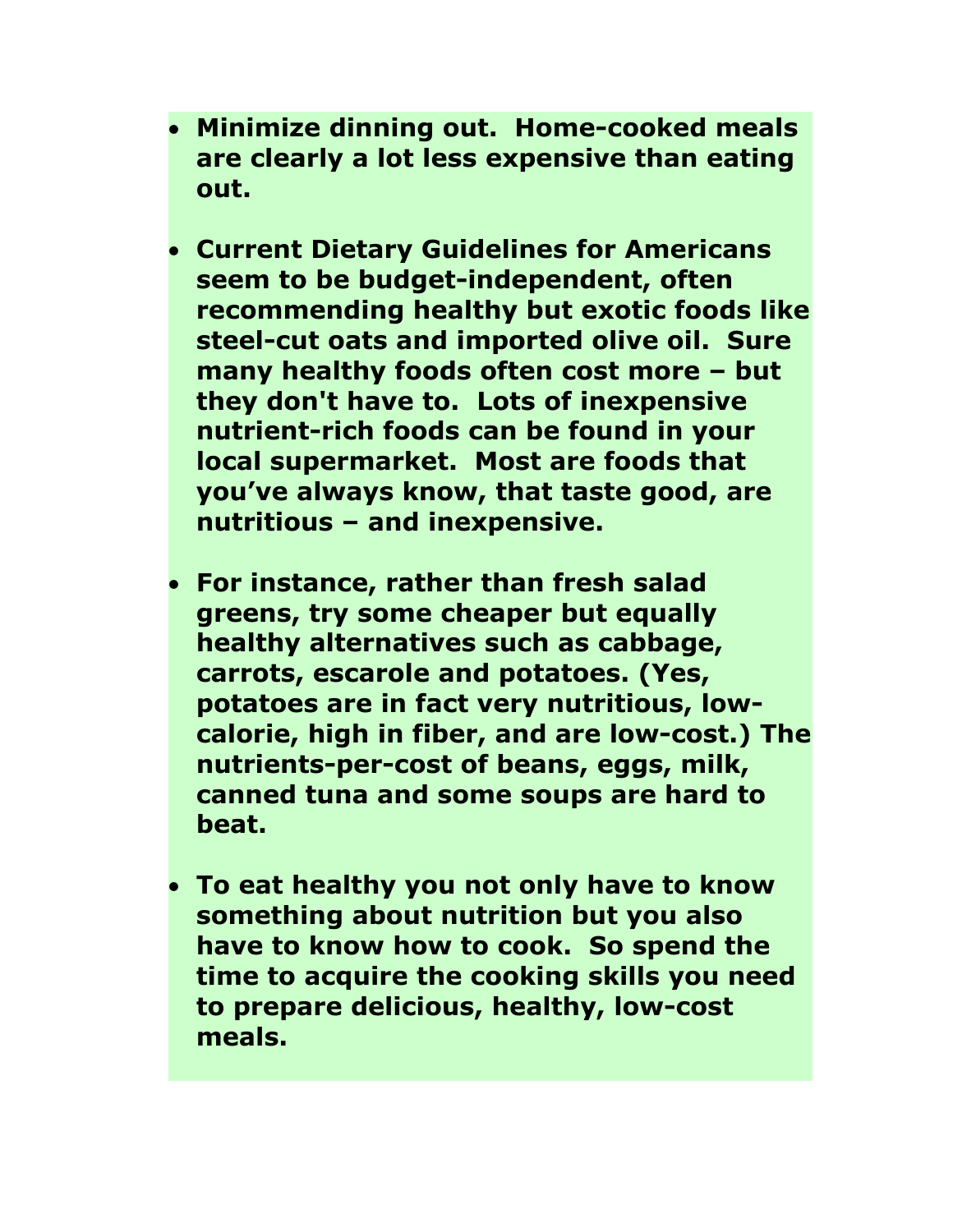- **Start collecting recipes. Use cookbooks and print out online recipes – or gather the recipes in a folder on your computer.**
- **Plan a weeks worth of meals based on foods that are on special that week. Be sure to include breakfast, lunch, dinner and snacks.**
- **Grocery bills can add up quickly. So find out which supermarket has the lowest prices and shop there. It is also important to prepare a grocery list before you go shopping.**
- **Look for money-saving coupons in newspapers, magazines and online.**
- **Buy bulk items (like flour, rice, potatoes, canned goods, frozen vegetables, and seafood) when they are on sale.**
- **Remember that pre-made meals, prepared foods and junk foods tend to be the most expensive. (And even when they appear to be cheap, they're bad for your health.)**
- **When meats and poultry are on sale, buy larger quantities and freeze individual cuts in freezer paper or freezer bags.**
- **Fresh produce is often a good buy, especially when in season, but to curtail**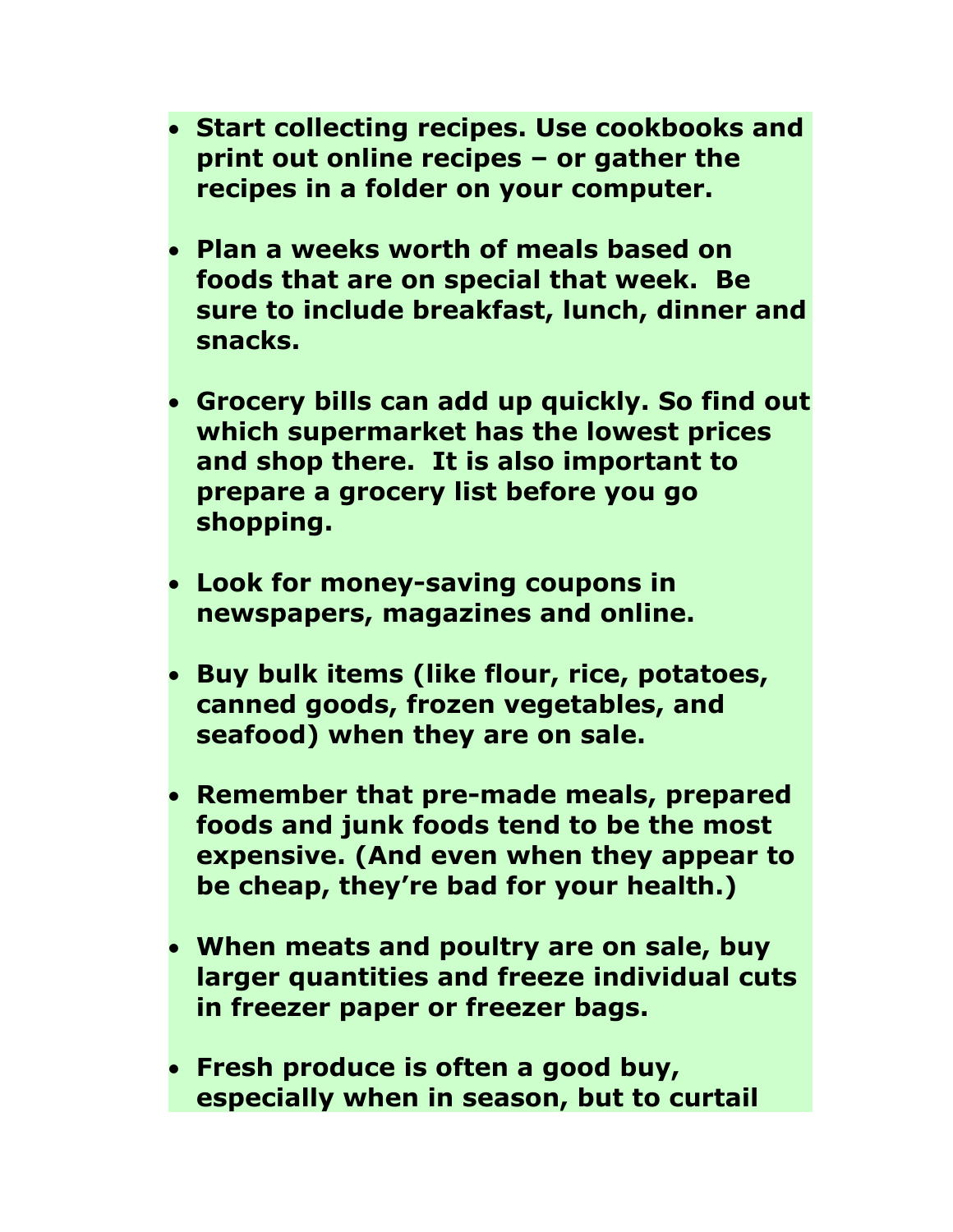**waste due to spoilage don't buy more than what you will eat in a few days.**

- **Be careful in the check-out aisle. Don't blow your budget buying a candy bar or a headline-grabbing magazine. Stick with your list of healthy affordable foods.**
- **For a traditional dinner, fill one-quarter of each plate with a protein (like chicken), another quarter of the plate should contain a serving of a starch like potatoes or rice and the remaining half of the plate with fresh or frozen vegetables or a fresh salad.**
- **Choose recipes that use healthy cooking methods for meats, poultry and fish like baking, broiling, steaming, roasting and stir-frying. Avoid deep frying in oil.**
- **Buy cheaper, leaner cuts of meat. Not only will you save money but you will reduce the amount of saturated fat you consume – which is better for your health. Cheaper cuts are usually perfect for stews, soups and crock-pot meals.**
- **Look for recipes that use beans as a protein source. Beans are much cheaper than meats, poultry and seafood.**
- **Try different ways to prepare the same foods so your meals don't get boring. For**